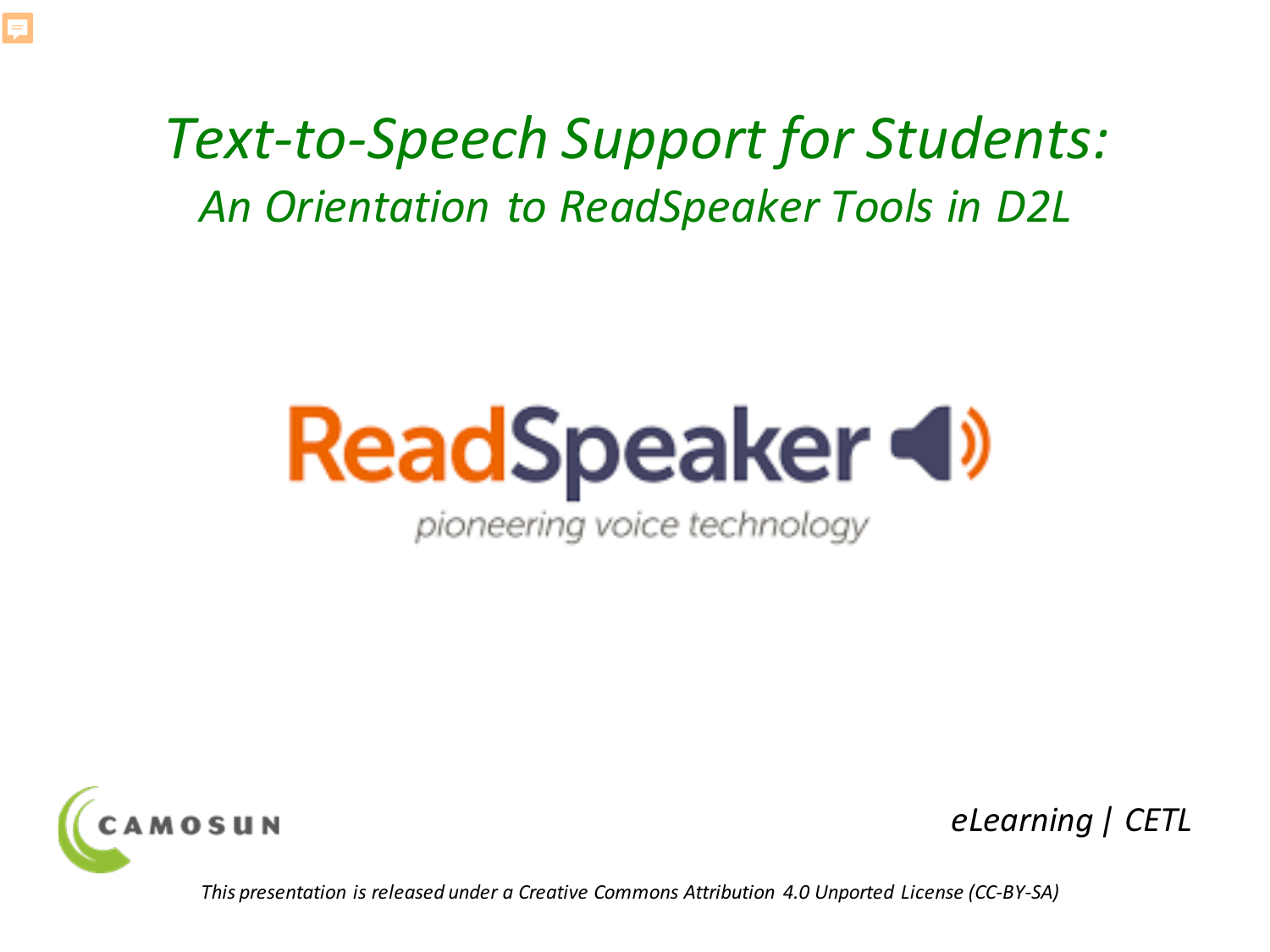## In Today's Session

- 1. Introductions
- 2. What is Text-to-Speech and who is it for?
- 3. Where do you find these tools in D2L?

◀) Listen

4. webReader $\equiv$ 







- 6. TextAid
- 7. Questions? (& Resources)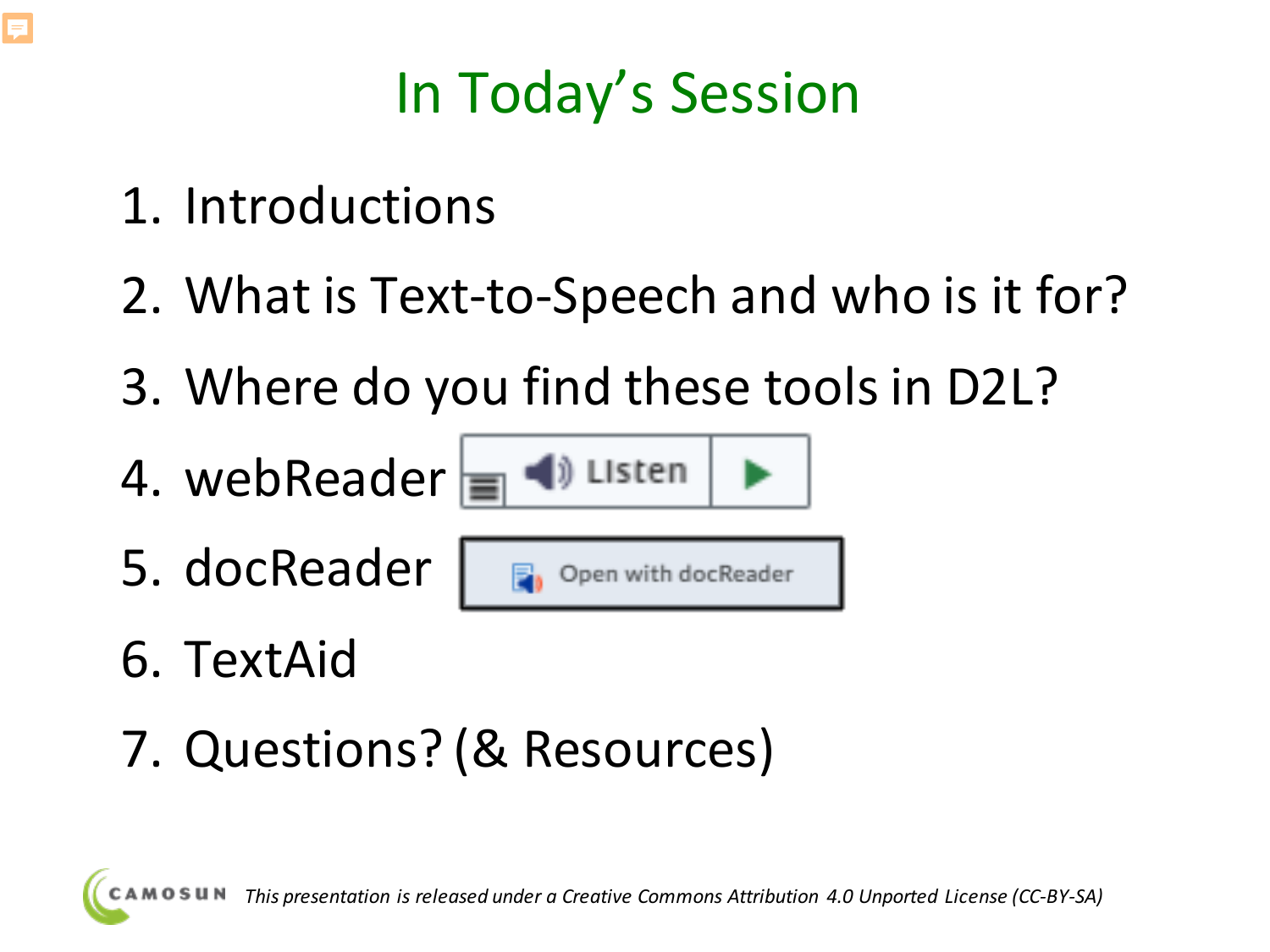#### What is Text-to-Speech (TTS)?

F

## Technology that reads digital text **TTS**: aloud.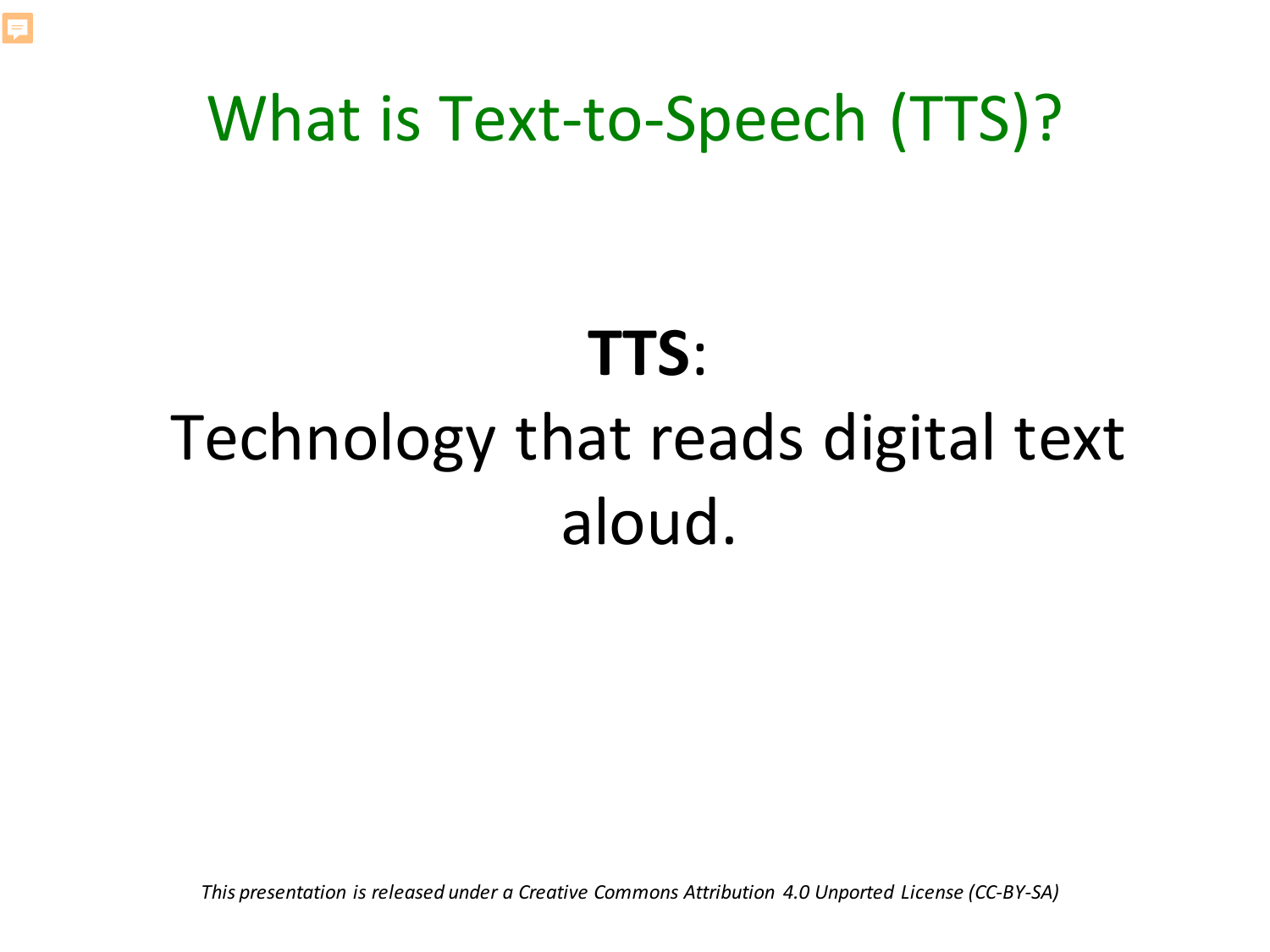## RS Tools support ALL Students

- **Any** student in a D2L-based course can access these tools.
- No download or installation required.
- • The more accessible\* your own Content files are, the better the quality of the text-to-speech will be.
	- *\* "accessible" = meets [WCAG 2.1 technical standards](https://www.w3.org/TR/WCAG20/#guidelines)*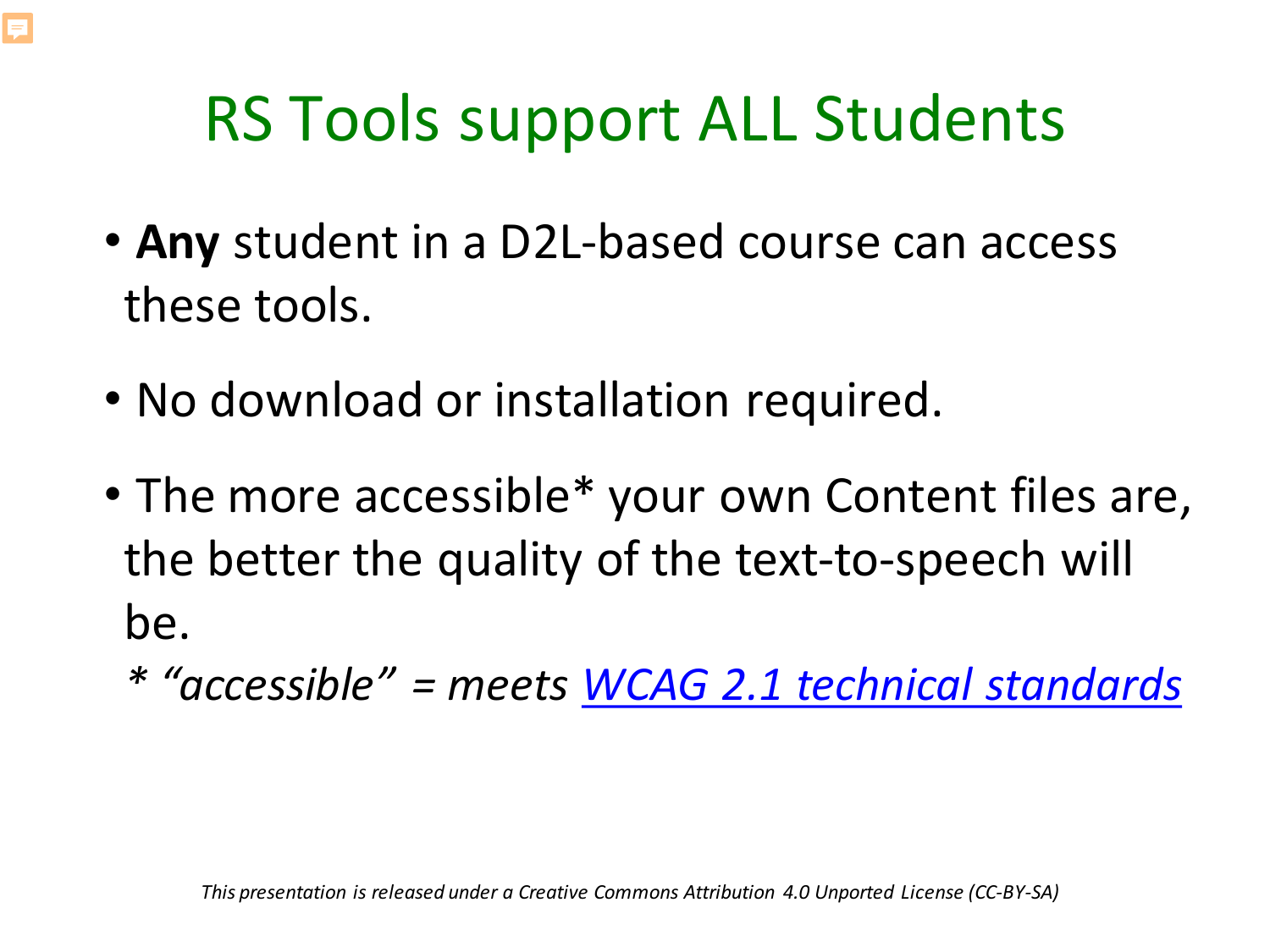#### ReadSpeaker in D2L Content

F

*ReadSpeaker's webReader and docReader in D2L* 

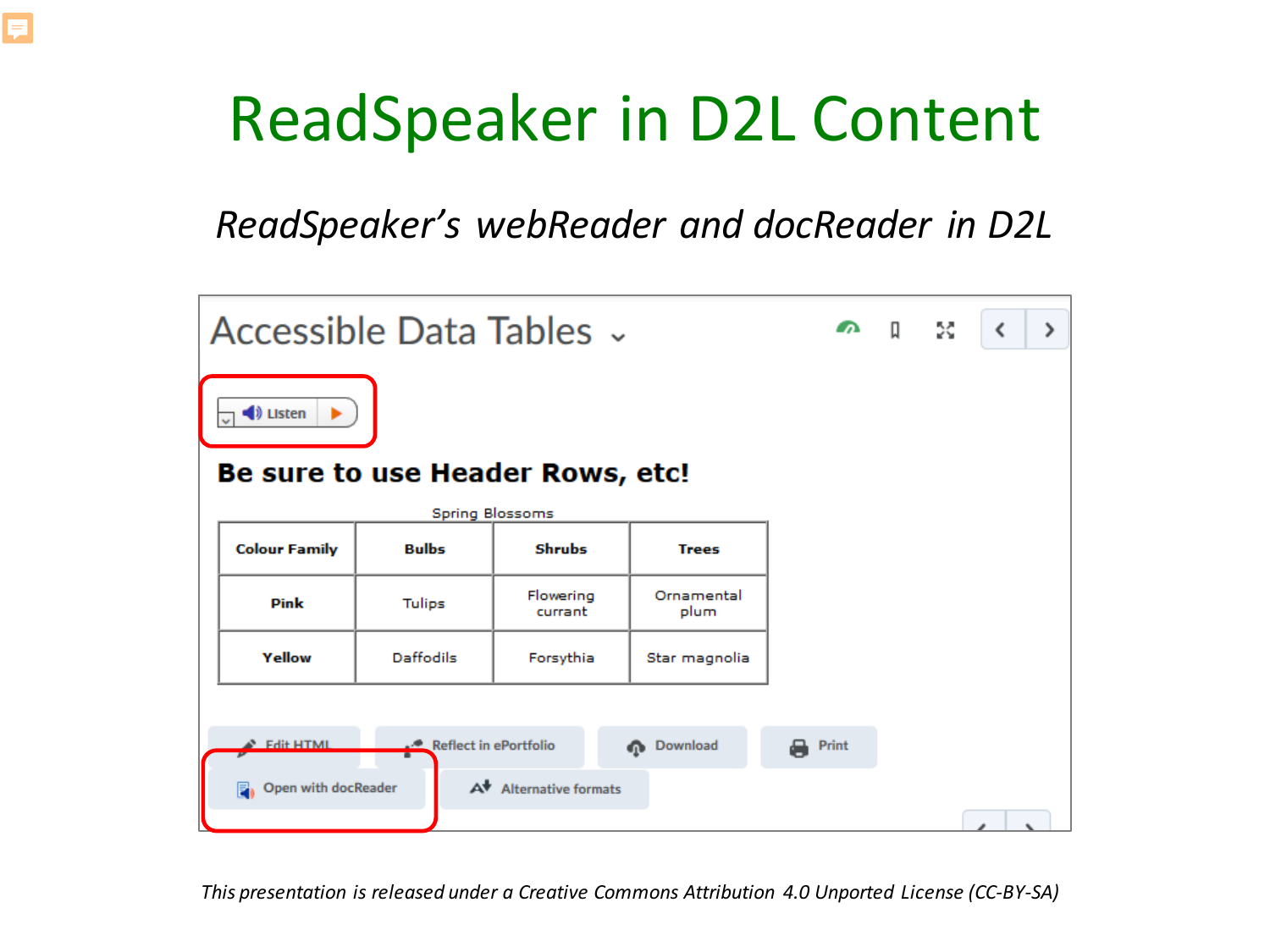#### ReadSpeaker *(cont'd)*

#### *ReadSpeaker's TextAid in D2L*

厚

#### *(including view of floating Web Reader)*